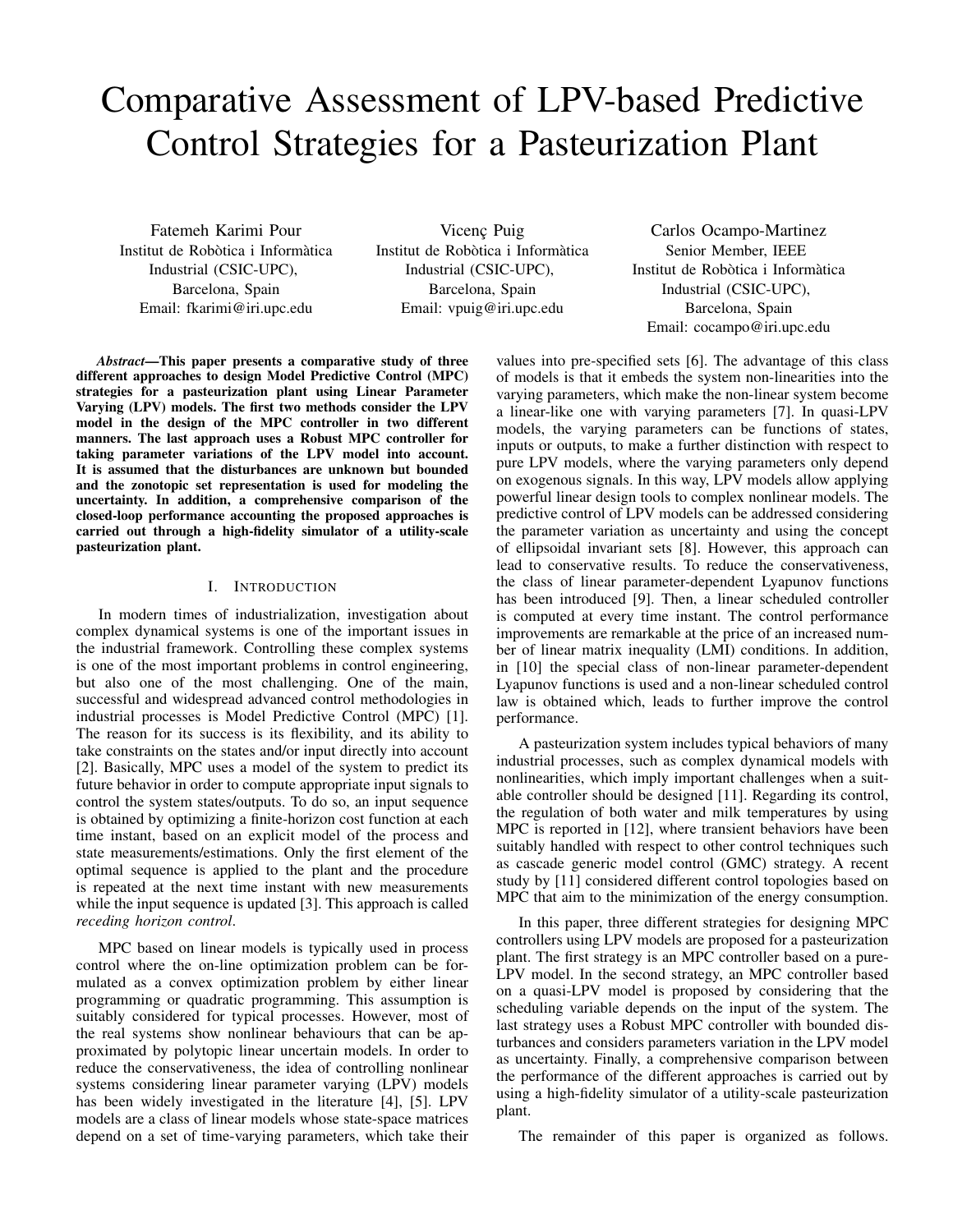

Fig. 1: Plant scheme.

Section II presents a pasteurization plant and describes the LPV model and the control objectives of the pasteurization plant. Section III describes the three MPC controller strategies. Section IV presents and compares the results obtained with the different strategies. Finally, in Section V, the conclusions of this work are drawn and some research lines for future work are proposed.

### II. PROBLEM STATEMENT

# *A. Pasteurization Model*

The considered pasteurization process is the small-scale plant PCT-23 MKII, manufactured by Armfield (UK) [13]. This laboratory plant is a small version (1.2m, 0.6m, 0.6m) of an industrial pasteurization process. The High-Temperature Short-Time (HTST) approach is generally accepted as the industry standard for the pasteurization process [14]. In this process, the goal is to heat and preserve the product, which is typically a liquid, at a predetermined temperature for a minimum time. According to Fig. 1, the liquid is pumped at a predetermined flow rate from one of two storage tanks to the heat exchanger indirectly. The water heat is transferred to the product inside the first phase of the heat exchanger, which is called regenerator. The raw product is heated to an intermediate temperature by using missed energy from the pasteurized product. Then, in the second phase, this product is heated from that middle temperature to the full pasteurization temperature while using a hot-water flow  $(F_h)$  coming from a closed circuit with a heater. The temperature at the output of the holding tube  $(T_{past})$  is used to monitor the product temperature after the pasteurization process. Finally, the product is cooled in the third phase of the heat exchanger, where the remaining heat is removed to the inlet product. This last phase does not add anything new to the model, then it was not considered in this paper.

The block diagram of the model used in this article has been established in [15] (see Fig. 2). For the modelling purpose, the whole pasteurization system can be divided into three subsystems that are a hot water tank, heat exchanger and holding tube. To model the whole pasteurization plant, models of these subsystems are obtained and, at the end, they are connected together. The mathematical models of the subsystems are obtained from the experimental data reported in [15]. Accordingly, identified models obtained as transfer functions are suitably stated by their equivalent controllable realizations in state space, with varying parameters according



Fig. 2: Block diagram of the pasteurization plant

to the hot water flow,  $F_h$ , as exogenous input and the hot/cold water flow ratio,  $R$ , as the input of the system. Observing Fig. 2, it can be seen the controlled inputs are the power of the electrical heater, P, and hot/cold flow ratio ( $R = F_h/F_c$ ). The input temperature of the water heater,  $T_{iw}$ , and temperature of cold water,  $T_{ic}$  are measured non-controlled inputs (disturbances). The temperature of the hot water tank  $T_{ow}$  and the pasteurization temperature of the process  $T_{past}$  are the first and second outputs of this system, respectively.

Collecting all the information above, the following statespace LPV model can be written:

$$
\dot{x} = A(\theta_t)x_t + B(\theta_t)u_t, \qquad (1a)
$$

$$
y = C(\theta_t)x_t + D(\theta_t)u_t, \qquad (1b)
$$

where the continuous-time variable is denoted by  $t \in \mathbb{R}_{\geq 0}$  and  $x \in \mathbb{R}^{n_x}$  is the system state vector,  $u \in \mathbb{R}^{n_u}$  is the vector of manipulated variables,  $y \in \mathbb{R}^{n_y}$  is the vector of measured variables and the system matrices including the varying parameters in function of the scheduling variables  $(F_h$  and  $R)$ are



where K is the static gain and  $\tau$  is the time constant of the transfer functions of the subsystems. The indexes of  $K$  and  $\tau$  are related to the transfer functions of the each subsystems from the whole pasteurization system (see Fig. 2). For control purposes, this model is discretized with sampling time  $T_s = 4s$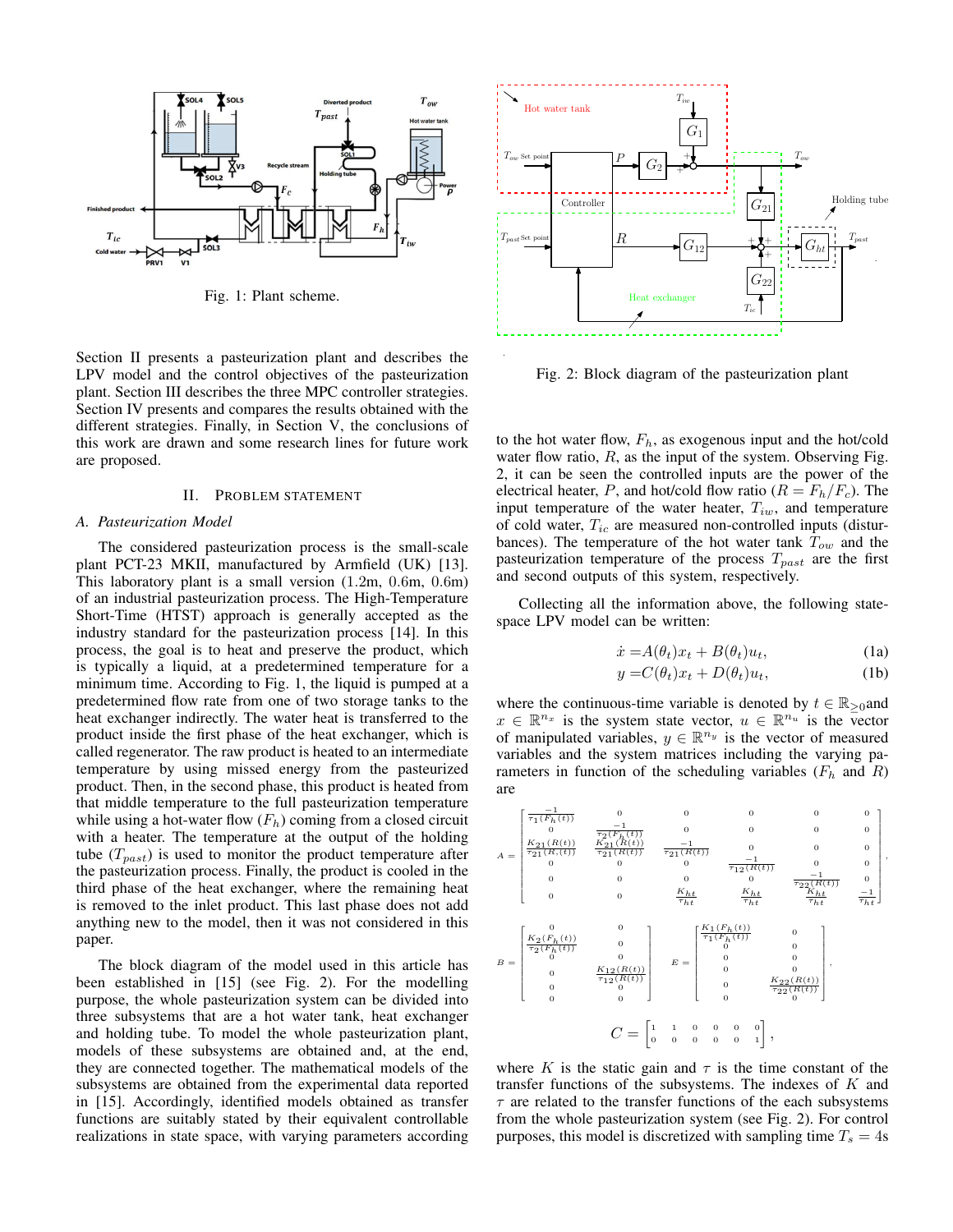and written as follows:

$$
x_{k+1} = A(\theta_k)x_k + B(\theta_k)u_k, \tag{2a}
$$

$$
y_k = C(\theta_k)x_k + D(\theta_k)u_k, \qquad (2b)
$$

where the discrete-time is denoted by  $k \in \mathbb{Z}_{\geq 0}$ . The system matrices  $A(\theta_k) \in \mathbb{R}^{n_x \times n_x}$ ,  $B(\theta_k) \in \mathbb{R}^{n_x \times n_u}$ ,  $C(\theta_k) \in$  $\mathbb{R}^{n_y \times n_x}$  and  $D(\theta_k) \in \mathbb{R}^{n_y \times n_u}$  are assumed to depend on the parameter vector  $\theta_k := [\theta_{1,k}, \theta_{2,k}, ..., \theta_{N,k}]^T \in \mathbb{R}^N$ , which belongs to a convex polytope Θ defined by

$$
\Theta := \left\{ \theta_k \in \mathbb{R}^N \mid \sum_{j=1}^N \theta_{j,k} = 1, \, \theta_{j,k} \ge 0 \right\},\tag{3}
$$

where  $N$  is the number of vertices of the polytope. Hence, as  $\theta_k$  varies inside the convex polytope  $\Theta$ , the matrices of the system (2) vary inside a corresponding polytope  $\Psi$ , which is defined by the convex hull  $(Co)$  of N local matrix vertices  $[A_i, B_i, C_i, D_i], i \in [1, ..., N],$  i.e.,

$$
\Psi := Co\{ \begin{bmatrix} A_1 & B_1 & C_1 & D_1 \end{bmatrix}, \begin{bmatrix} A_2 & B_2 & C_2 & D_2 \end{bmatrix}, \dots, \\ \begin{bmatrix} A_N & B_N & C_N & D_N \end{bmatrix}, \tag{4}
$$

and the matrices of the system (2) can be rewritten as

$$
A(\theta_k) = \sum_{j=1}^{N} \theta_{j,k} A_j, \quad B(\theta_k) = \sum_{j=1}^{N} \theta_{j,k} B_j,
$$
  

$$
C(\theta_k) = \sum_{j=1}^{N} \theta_{j,k} C_j, \quad D(\theta_k) = \sum_{j=1}^{N} \theta_{j,k} D_j.
$$
 (5)

## *B. Control objectives*

The most important objective of the pasteurization process controller is to control and maintain the temperature of the processed product. First, the raw product must be retained in the holding tube during the required pasteurization time, and second the pasteurization temperature must be reached and maintained as close as possible to a given value. In fact, the necessity of a significant control for the process arises from the saving in energy, product and time if an accurate tracking of that reference temperature is performed [15] while trying to minimize the electric heater power of the hot water tank.

The LPV model of the pasteurization plant (1) demonstrates the inherent nonlinearity and time-varying features of the system, also allows controller designers to use linear-like control theory for nonlinear system control. This paper studies the feasibility to design MPC controllers that use this LPV model. In the following section, three strategies to design the MPC controller for a pasteurization plant based on the LPV model are described.

# III. PROPOSED LPV-BASED MPC STRATEGIES

The MPC controller uses a dynamic model of the process to predict the output trajectories and performs a constrained online optimization to determine the optimal future input sequence. In this section, three different MPC strategies based on the LPV model of the pasteurization plant with respect to the situation of scheduling parameter are proposed.

# *A. MPC based on the pure-LPV model*

The LPV model can be usually described by a polytopic family of the linear models, whose parameters vary according to a time-varying parameter vector, which is restricted to lie into a unit simplex. The time-varying parameters are scheduled online using the scheduling variable and then providing realtime information on the variations of the plant dynamics. In order to formalize the statement, the assumptions below are taken into account.

*Assumption 1:* The varying parameters of the system only depend on exogenous signal.

*Assumption 2:* The sequence of scheduling variables is available at every time instant k.

By considering Assumptions 1 and 2, the LPV model (2) can be represented by the following linear time-varying system:

$$
x_{k+1} = A_k x_k + B_k u_k, \tag{6a}
$$

$$
y_k = C_k x_k + D_k u_k, \tag{6b}
$$

where  $A_k$ ,  $B_k$ ,  $C_k$  and  $D_k$  belong to a convex polytope  $\Psi$ defined in (4) while each model corresponds to a different operating point of the system at each time instant  $k$ . By assuming that both the time-varying parameter  $\theta_k$  and the state  $x_k$  are available, the following optimization problem is solved:

$$
\min_{\tilde{u}_k} J_k = \sum_{i=0}^{N_p - 1} ||x_{i|k}||_{w_1}^P + ||u_{i|k}||_{w_2}^P,
$$
\n(7a)

subject to

$$
x_{i+1|k} = A_k x_{i|k} + B_k u_{i|k}, \quad \forall i \in \{0, ..., N_p - 1\} \tag{7b}
$$

$$
u_{i|k} \in \mathbb{U}, \qquad \forall i \in \{0, ..., N_p - 1\}, \tag{7c}
$$

$$
x_{i|k} \in \mathbb{X}, \qquad \forall i \in \{1, ..., N_p\},\tag{7d}
$$

$$
x_{N_p|k} \in \mathbb{X}_f,\tag{7e}
$$

$$
x_{0|k} = x_k. \tag{7f}
$$

where  $w_1 \in \mathbb{R}^{n_x \times n_x}$  and  $w_2 \in \mathbb{R}^{n_u \times n_u}$  are positive definite weighting matrices that establish the trade-off between state and the control input effort, respectively. The superindex  $P$  denotes the norm used.  $\tilde{u}_k = [u_{0|k}, u_{1|k+1}, ..., u_{N_p-1|k}]$  is the optimization vector at time k and  $x_{i|k}$  is the predicted state at time i, with  $i = 0, ..., N_p$ , obtained by starting from the state  $x_{0|k} = x_k$  and applying to system (6) the input sequence,  $\tilde{u}_k$ . X and U define the set of acceptable states and inputs. Therefore, the optimization problem (7) is convex since the cost function is quadratic and the constraints are linear. Thus, it can be solved with efficient quadratic programming (QP) tools.

# *B. MPC based on the quasi-LPV model*

As highlighted in the previous subsection, in an LPV model parameters vary according to some scheduling function and variable (external to the loop) inside a pre-specified set. However, in a quasi-LPV model, the varying parameters can be functions of internal variables (i.e., the states, inputs or outputs). In other words, the model parameters are exactly known at the current time, but their future evolutions are uncertain and contained into the prescribed bounded sets.

In the case of the pasteurization plant, by considering that the scheduling parameter  $\theta$  depends on the controlled inputs, the model (2) becomes a quasi-LPV model and the optimization problem (7) becomes a non-linear one. Here, taking into account that the dynamics of the pasteurization plant reach very fast the steady state temperature,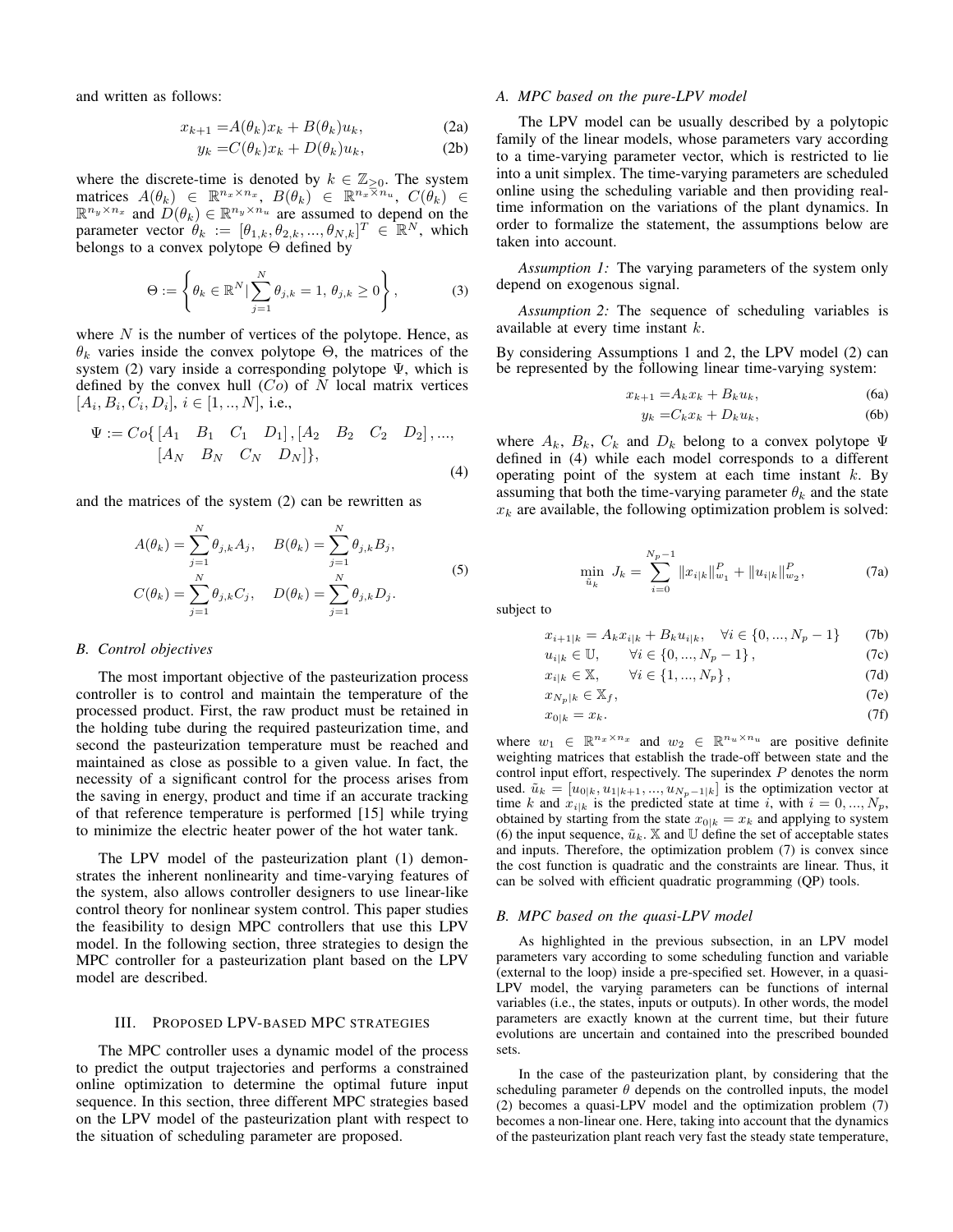Assumption 3 will be considered since the prediction horizon  $N_p$  used is not that long.

*Assumption 3:* It can be assumed that the value of LPV parameters at the current time step is equal to the next step ahead and equal to the value estimated at the beginning of the MPC prediction horizon. Thus,  $\theta_{0|k} \simeq \theta_{1|k} \simeq \theta_{2|k} \simeq ... \simeq \theta_{N_p-1|k}$  can be considered along  $N_p$ .

Consequently, the LPV model of the pasteurization is just updated from one MPC iteration to the next. But, a linear-time invariant (LTI) model is used along  $N_p$  into the MPC controller. Thus, taking into account the model (2) and Assumption 3, the MPC optimization problem (7) can be rewritten as follows:

$$
\min_{\tilde{u}_k} J_k = \sum_{i=0}^{N_p - 1} ||x_{i|k}||_{w_1}^P + ||u_{i|k}||_{w_2}^P,
$$
\n(8a)

subject to

$$
x_{i+1|k} = A(\theta_{i|k})x_{i|k} + B(\theta_{i|k})u_{i|k}, \quad \forall i \in \{0, ..., N_p - 1\} \quad (8b)
$$

$$
u_{i|k} \in \mathbb{U}, \qquad \forall i \in \{0, ..., N_p - 1\}, \tag{8c}
$$

$$
x_{i|k} \in \mathbb{X}, \qquad \forall i \in \{1, ..., N_p\},
$$
\n(8d)

$$
x_{N_p|k} \in \mathbb{X}_f,\tag{8e}
$$

$$
x_{0|k} = x_k \tag{8f}
$$

$$
\theta_{i|k} = \theta_{i|0}, \qquad \forall i \in \{0, ..., N_p - 1\}.
$$
 (8g)

## *C. RMPC based on LPV model with bounded disturbances*

The underlying idea of the last strategy is to employ a Robust MPC (RMPC) with bounded disturbance instead of using the standard MPC controller. In this case, the local matrix vertices  $[A_i, B_i]_{i \in [1, \ldots, N]}$  in (5) are used instead and considered as a bounded disturbance. Thus, model (2) by including uncertainties can be reformulated as follows

$$
x_{k+1} = (A_0 \pm \Delta A)x_k + (B_0 \pm \Delta B)u_k, \tag{9}
$$

where  $A_0$  and  $B_0$  are the nominal state-space of the system and  $\Delta A$  and  $\Delta B$  represent the uncertainty that is considering the set that bounds  $A_{\theta_k}$  and  $B_{\theta_k}$  in (5). If the uncertainties are located in the parameters, a vector of uncertain time-varying parameters  $\theta_k$  of dimension p with their values bounded by a compact set  $\theta \in \Theta$  of a box type, i.e.  $\Theta = \{ \theta \in \mathbb{R}^p | \underline{\theta} \le \theta \le \overline{\theta} \}$ , is introduced while vectors  $\theta$  and  $\bar{\theta}$  determine the minimum and maximum possible uncertain parameters, respectively.

Modelling uncertainty is represented by bounding model parameters in intervals. The uncertain parameters are considered time varying. This type of model is known as an interval model. The model (9) can be transformed into

$$
x_{k+1} = A_0 x_k + B_0 u_k + d_k, \tag{10}
$$

where  $d_k \in \Delta Ax_k + \Delta Bu_k$  is the bounded uncertainty of the system (9). The computation of the bounds of  $d_k$  is done based on the setmembership approach proposed by [16] and based on both zonotopes and the Kühn method  $[17]$ . Then, the model  $(9)$  corresponds to an LTI model with uncertainty. Therefore, by using a min-max robust MPC based on the LTI model can be applied. A min-max MPC approach seeks the optimal control strategy considering the worstcase realization of the disturbance. Thus, the RMPC controller can be designed as

$$
J_k = \min_{\tilde{u}_k} \max_{d_k} \sum_{i=0}^{N_p - 1} \|x_{i|k}\|_{w_1}^P + \|u_{i|k}\|_{w_2}^P \tag{11a}
$$

subject to

| $x_{i+1 k} = Ax_{i k} + Bu_{i k} + d_i \quad \forall i \in \{0, , N_p - 1\},$ (11b) |  |  |
|-------------------------------------------------------------------------------------|--|--|
|-------------------------------------------------------------------------------------|--|--|

$$
d_i \in \Delta A x_{i|k} + \Delta B u_{i|k},\tag{11c}
$$

$$
u_{i|k} \in \mathbb{U}, \qquad \forall i \in \{0, ..., N_p - 1\}, \tag{11d}
$$

$$
x_{i|k} \in \mathbb{X}, \qquad \forall i \in \{1, ..., N_p\}, \tag{11e}
$$

$$
x_{N_p|k} \in \mathbb{X}_f,\tag{11f}
$$

$$
x_{0|k} = x_k. \tag{11g}
$$

#### IV. SIMULATION RESULTS

In this section, simulation results for the proposed strategies are presented and analysed in detail.

#### *A. Scenarios*

In order to test the behaviour of the proposed MPC strategies for the pasteurization plant, several simulations were carried out and the results obtained are presented in the following scenarios.

*1) Scenario 1: pure-LPV model:* As mentioned in Section III, when the parameter varying only depends on exogenous signals, the pasteurization plant can be represented by a pure-LPV model (see Section III-A). Therefore, for implementing the MPC based on the pure-LPV model, the scheduling variables should be related to exogenous signals as  $F<sub>h</sub>$ . Due to the fact that the hot/cold water flow ratio,  $R$  is an endogenous variable, by assuming that the flow  $F_c$  is constant, the ratio R depend also on  $F<sub>h</sub>$ . In this scenario, the water heater input  $T_{iw}$  was maintained constant at  $\simeq 30\degree \text{C}$  and the input temperature to the heat exchanger  $T_{ic}$  (the raw temperature) will be maintained at  $\simeq 20$  °C. The control objective of the MPC controller for the pasteurizations plant is that the temperatures  $T_{ow}$  and  $T_{past}$ track their setpoint.

The MPC controller has been implemented and tested in simulation using a high-fidelity model for the pasteurization plant considering that the weighting matrices are  $w_1 = 1$ ,  $w_2 = 0.01$  while  $N_p = 5$ . The state and input are constraints to be  $0 \leq x_{i|k} \leq 100$ and  $[0, 0.2]^\top \leq u_{i|k} \leq [2000, 3]^\top$ .

In Fig. 3, the controlled input and the behavior of the controlled temperatures  $T_{ow}$  and  $T_{past}$  from the pasteurization plant under the MPC controller using a pure-LPV model is shown, while the controlled variables track the references. The response of pasteurization temperature  $T_{past}$  is very quick, while the response of second output temperature  $T_{ow}$  presents some overshoot.

*2) Scenario 2: quasi-LPV model:* In case that the varying parameters of the LPV model are expressed as a functions of an endogenous variable (in this case the input), it is not a pure-LPV model but a quasi-LPV one (see Section III-B). As already discussed, the process of pasteurization changes quite fast and the considered prediction  $N_p$  is not that long. Consequently, Assumption 3 applies and the LPV model can be expressed as an LTI model in the MPC horizon. But from one iteration of the next, the model is adapted taking into account the change in the inputs that acts as scheduling variables for the varying parameters of the LPV model. The MPC controller was implemented with the same weighting matrix and prediction horizon considered in the first strategy.

Figure 4 presents the obtained simulation results of the MPC controller based on the quasi-LPV model of the pasteurization. As it can be seen in this figure, outputs of the system are tracking references while references are changed at time 200s. Nevertheless, there is some steady state error in the the response of the pasteurization temperature  $T_{past}.$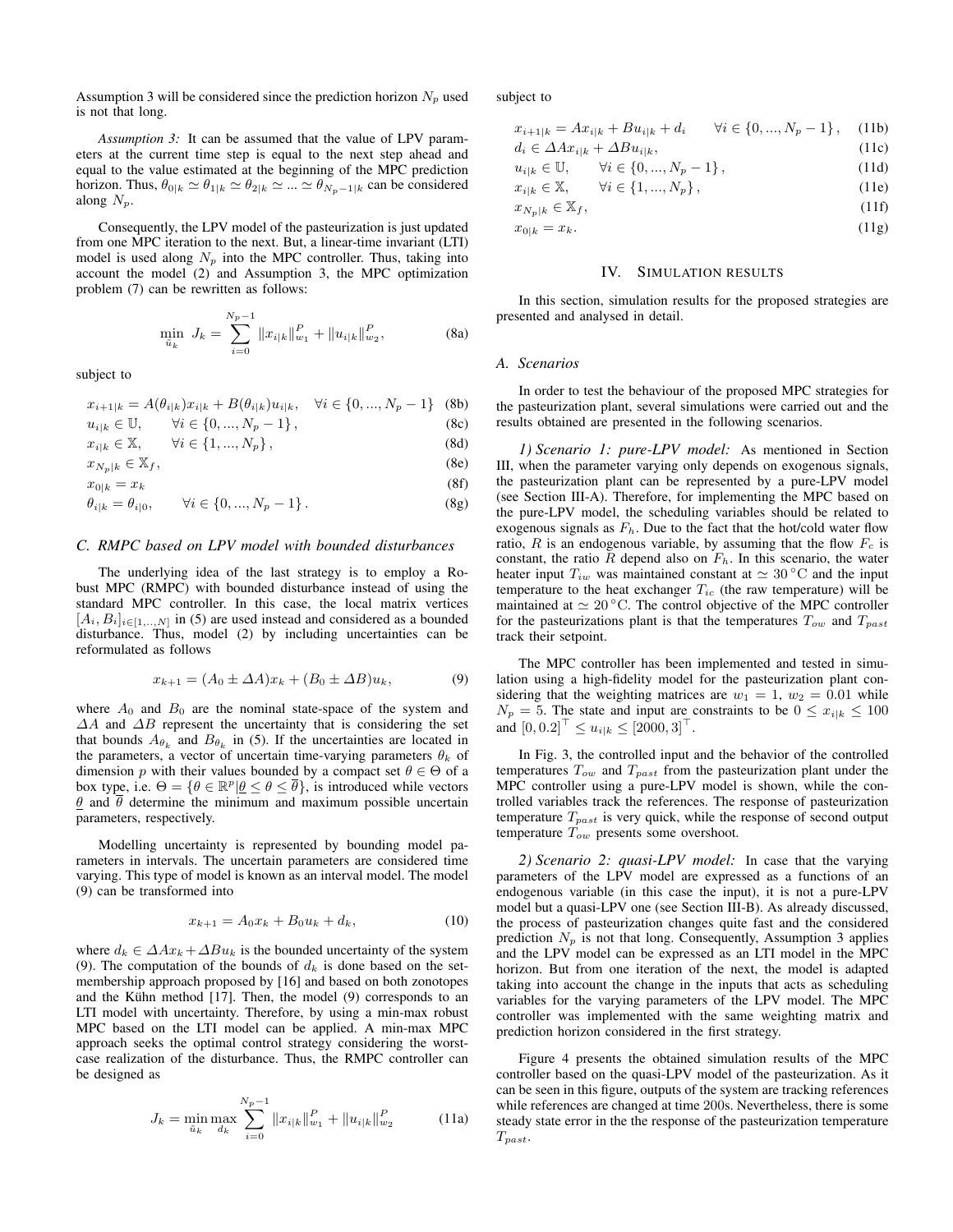

Fig. 3: Control of the output temperatures  $(T_{ow}, T_{past})$  and control inputs, MPC based on pure-LPV model of the pasteurization plant.

*3) Scenario 3: uncertain LTI model:* The last MPC controller is based on considering the varying parameters of the LPV model as uncertainties and then using robust MPC with bounded disturbances (see Section III-C). The disturbances represents the set of models corresponding to the different varying that are bounded using zonotopic sets. The robust MPC controller was implemented with the same weighting matrix and prediction horizon considered for the previous strategies. While, the bounded disturbance is estimated considering that nominal operating point is  $F_h \in [155, 694]$  for estimating disturbance bounds.

Figure 5 presents the bounds of first state considering model uncertainty and using using zonotopic sets. From Fig.6, it can be seen that the measured state (dotted black line) is inside the bounds obtained considering the model with uncertainty. Figure 7 shows the simulation results of robust MPC controller and the controlled inputs of system. It can be observed that the RMPC controller also achieves the set-points despite the uncertainty.

### *B. Discussion and comparison*

Comparing the results of the different MPC strategies presented in Figs. 3, 4 and 7, it can be seen in that the objective of MPC is fulfilled since the controlled outputs follow the set-points. According to the Table II, the MPC controller based on the pure-LPV model has more knowledge and assumptions about the scheduling variables rather than others strategies. Therefore, it can be have better results regarding some criteria in theoretical analysis (see Table I). Table II shows the comparison of several control criteria considering the different strategies of applying an MPC based on LPV models to the pasteurization system.

# V. CONCLUSION

In this paper, three strategies to design MPC controllers for a pasteurization plant based on a LPV model has been presented. Taking into account the information regarding the knowledge of the scheduling variables of the varying parameters, the first and second strategies of MPC controller based on pure-LPV and quasi-LPV



Fig. 4: Control of the output temperatures  $(T_{ow}, T_{past})$  and control inputs, MPC based on quasi-LPV model of the pasteurization plant.



Fig. 5: Uncertainty bounds in the estimated states.



Fig. 6: State under controller.

model, respectively are introduced. The strategy based on the pure-LPV model requires that all the varying parameters are scheduled with respect to exogenous variables. In this way, a LTV is obtained and the resulting MPC optimization problem can be solved using efficient quadratic programming solvers. On the other hand, when some of the endogenous variables are used as scheduling variables, the model can be expressed as a quasi-LPV one. The resulting optimization problem becomes non-linear and quite involved to solve. The paper proposes an heuristic strategy based on assuming that the varying parameters do not vary significantly in the prediction horizon. Finally, in the last approach, by bounding the parameter variations with the operating point and considering this variation as